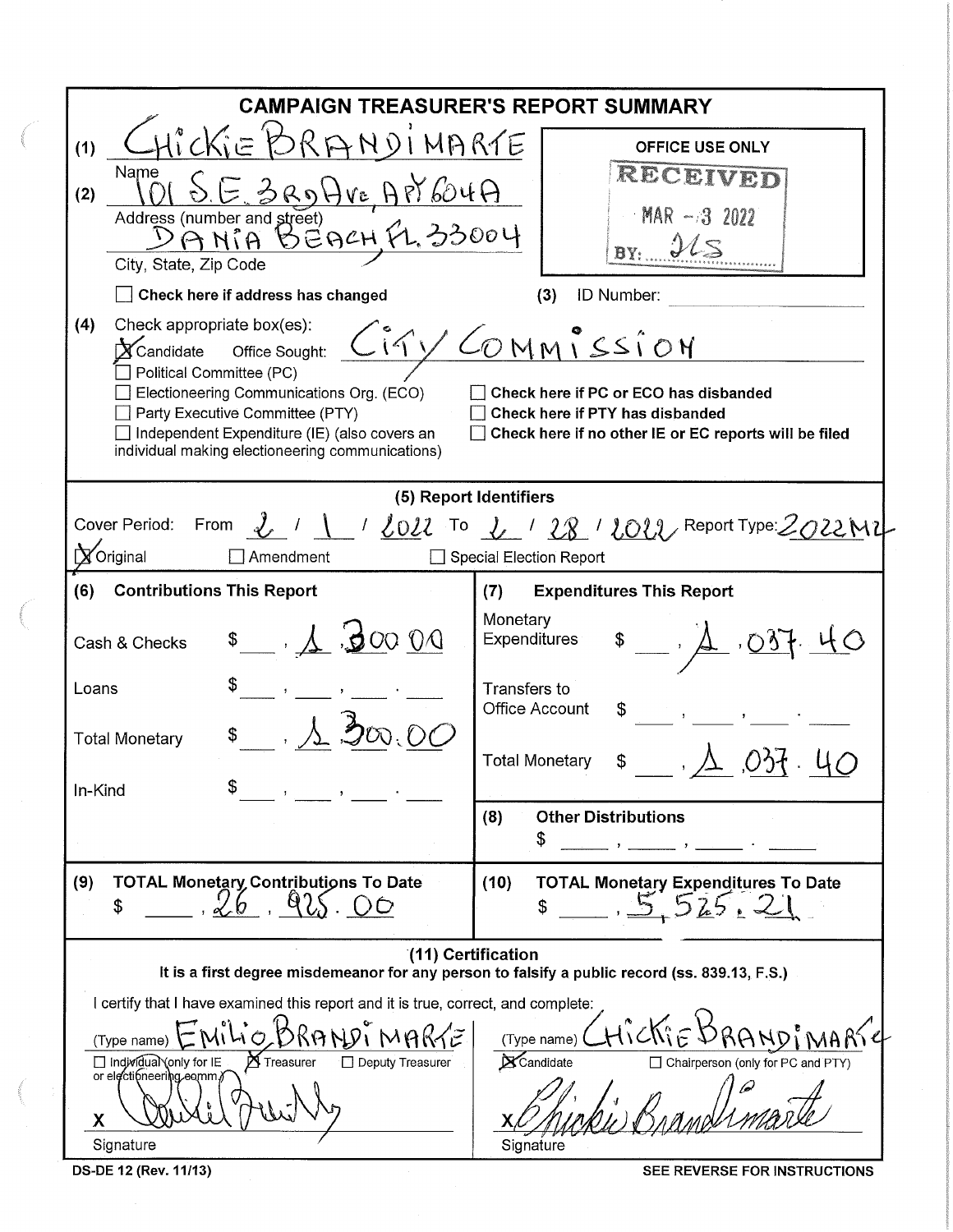|                                                                                                                                                                                            | <b>CAMPAIGN TREASURER'S REPORT – ITEMIZED CONTRIBUTIONS</b> |                                                                                                                                                                                   |      |                        |                     |                                              |                                   |                  |  |  |  |
|--------------------------------------------------------------------------------------------------------------------------------------------------------------------------------------------|-------------------------------------------------------------|-----------------------------------------------------------------------------------------------------------------------------------------------------------------------------------|------|------------------------|---------------------|----------------------------------------------|-----------------------------------|------------------|--|--|--|
| (1) Name CHickiE DRAND? MAde (2) I.D. Number                                                                                                                                               |                                                             |                                                                                                                                                                                   |      |                        |                     |                                              |                                   |                  |  |  |  |
| (3) Cover Period $\frac{y}{\sqrt{2}}$ / $\frac{y}{\sqrt{2}}$ / $\frac{y}{\sqrt{2}}$ ( $\frac{y}{\sqrt{2}}$ / $\frac{y}{\sqrt{2}}$ / $\frac{y}{\sqrt{2}}$ (4) Page <u>TWe</u> of <u>Two</u> |                                                             |                                                                                                                                                                                   |      |                        |                     |                                              |                                   |                  |  |  |  |
|                                                                                                                                                                                            | (5)<br>Date<br>(6)<br>Sequence                              | (7)<br>Full Name<br>(Last, Suffix, First, Middle)<br><b>Street Address &amp;</b>                                                                                                  |      | (8)<br>Contributor     | (9)<br>Contribution | (10)<br>In-kind                              | (11)                              | (12)             |  |  |  |
|                                                                                                                                                                                            | Number                                                      | City, State, Zip Code<br>4,22 CLIVE E.TAYLOR<br>GURNE 38/100)<br>$J$ ANIA \$5ACH<br>FL. 33004                                                                                     | Type | Occupation<br>$\beta'$ | Type<br>CHE         | Description                                  | Amendment                         | Amount<br>450.00 |  |  |  |
| bail                                                                                                                                                                                       | 75                                                          | W CLARE TROSY<br>$\begin{bmatrix} 642 \text{ N} & 357655 \\ \text{9ay1} & \text{999} \\ \hline \text{71} & \text{33004} \end{bmatrix}$                                            |      |                        | CHE                 |                                              |                                   | 4650.00          |  |  |  |
|                                                                                                                                                                                            | 76                                                          | 2, 28, 22 L. BAUTISTA<br>$\begin{bmatrix} \mathsf{Arg}(\mathsf{BMOR}) & \mathsf{diag}(\mathsf{BMOR}) \\ \mathsf{diag}(\mathsf{RMOR}) & \mathsf{diag}(\mathsf{RLO}) \end{bmatrix}$ |      |                        | $C$ HE              |                                              |                                   | 400.00           |  |  |  |
|                                                                                                                                                                                            |                                                             | $\nu$ , $\nu$ 8, $\nu$ $\beta$ SD CAPITAY<br>279057184089783.<br>Hollywoosh                                                                                                       |      |                        | CHE                 |                                              | $\varphi$ . The set $\mathcal{V}$ | 4000.00          |  |  |  |
|                                                                                                                                                                                            |                                                             | 2 28 22 MARRAS NCELYEA < R                                                                                                                                                        |      |                        | CHE                 |                                              |                                   | 46100.00         |  |  |  |
|                                                                                                                                                                                            |                                                             |                                                                                                                                                                                   |      |                        |                     |                                              |                                   |                  |  |  |  |
|                                                                                                                                                                                            |                                                             |                                                                                                                                                                                   |      |                        |                     |                                              |                                   |                  |  |  |  |
|                                                                                                                                                                                            | DS-DE 13 (Rev. 11/13)                                       |                                                                                                                                                                                   |      |                        |                     | SEE REVERSE FOR INSTRUCTIONS AND CODE VALUES |                                   |                  |  |  |  |

 $\mathcal{L}^{\text{max}}_{\text{max}}$  ,  $\mathcal{L}^{\text{max}}_{\text{max}}$ 

 $\frac{1}{\sqrt{2}}\left( \frac{1}{2} \right)$ 

 $\begin{bmatrix} 1 \\ -\tilde{u} \end{bmatrix}$